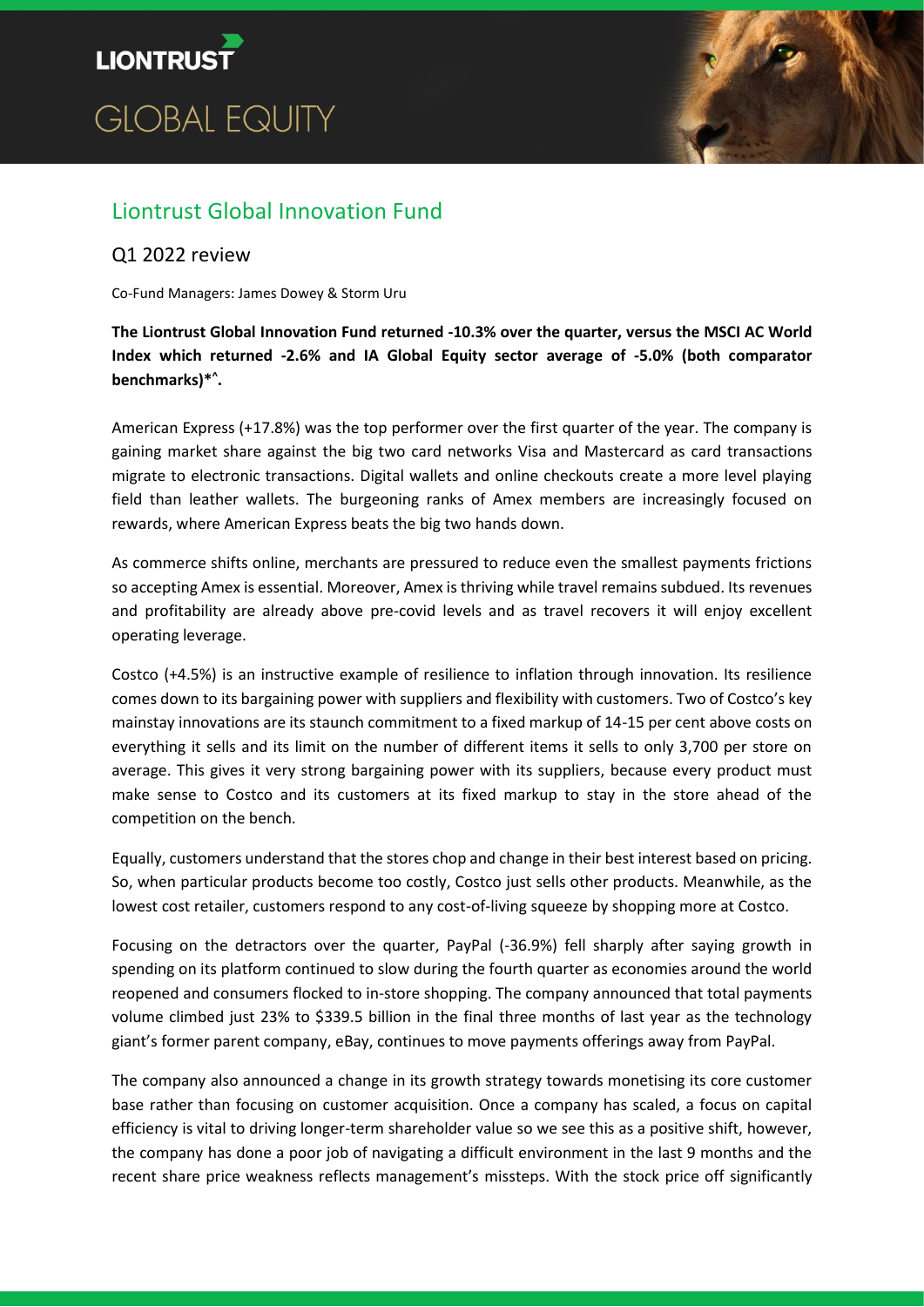from its high's, we see these risks priced into the share price, however, we are not adding more to our position until we hear a strategic update from the company in May.

Shopify (-49.5%), which provides software and other services that underpin the websites of many small businesses, also fell sharply after giving a weaker outlook for growth this year as online spending resets and consumers face higher inflation. As a result, the company announced that full year revenue growth will be lower than the 57% increase in 2021.

Shopify is building the infrastructure for small and medium sized enterprises to digitise their operations and sales channels, however, the long-term value for Shopify is helping digital first businesses launch and provide the products and services as a company grows – embedding the company as a critical provider of online commerce operations, data analytics, payments processing and inventory management. Many of these companies will become the FANG's of the future.

The Russian invasion of Ukraine shattered air travel across much of eastern Europe as carriers avoided airspace above the beleaguered country as well as neighbouring nations amid fears for the safety of flights. Wizz Air (-31.0%) along with other European companies exposed to the secondary effects of the Russian invasion suffered.

Whilst it's difficult to quantify the duration of the impact on Wizz Air's operations due to the evolving dynamics, the company is well capitalised and able to withstand a difficult operating environment as we have seen over the last two years. Long-term, we do not see the current environment as significantly impacting the company's business model and ability to outcompete in the low-cost airline industry so will add to the position on significant strength.

Sea (-44.9%), the Singaporean low-cost ecommerce company, was also among the detractors for the quarter with the company forecasting e-commerce revenue for 2022 that beat the average analyst estimate. However, its fourth-quarter net loss widened as the firm spent more on market expansion. In addition, the company announced that it is shutting its main e-commerce operation in India just months after its October launch, blaming "market uncertainties" for scuppering one of its more promising overseas endeavours.

The current adjustment to interest rate expectations taking place presents a short-term valuation challenge to innovative growth companies, but, we believe, not a significant longer-term operational one. Indeed, innovative companies are the most resilient and adaptable in the face of challenges and, as such, as higher interest rates lead to tougher macroeconomic conditions, we expect them to manage much better than non-innovators. When interest rate expectations fully adjust to their new higher level, we expect valuation headwinds for the fund to abate and for the fund to strongly outperform.

|                                       | $Mar-22$ | $Mar-21$ | <b>Mar-20</b> | <b>Mar-19</b> | <b>Mar-18</b> |
|---------------------------------------|----------|----------|---------------|---------------|---------------|
| Liontrust Global Innovation C Acc GBP | $0.1\%$  | 42.2%    | 4.7%          | 5.0%          | 13.0%         |
| MSCI AC World                         | 12.4%    | 38.9%    | $-6.7%$       | 10.5%         | 2.4%          |
| IA Global                             | 8.4%     | 40.6%    | $-6.0%$       | 9.0%          | 2.7%          |

## **Discrete years' performance (%)\*\*, to previous quarter-end:**